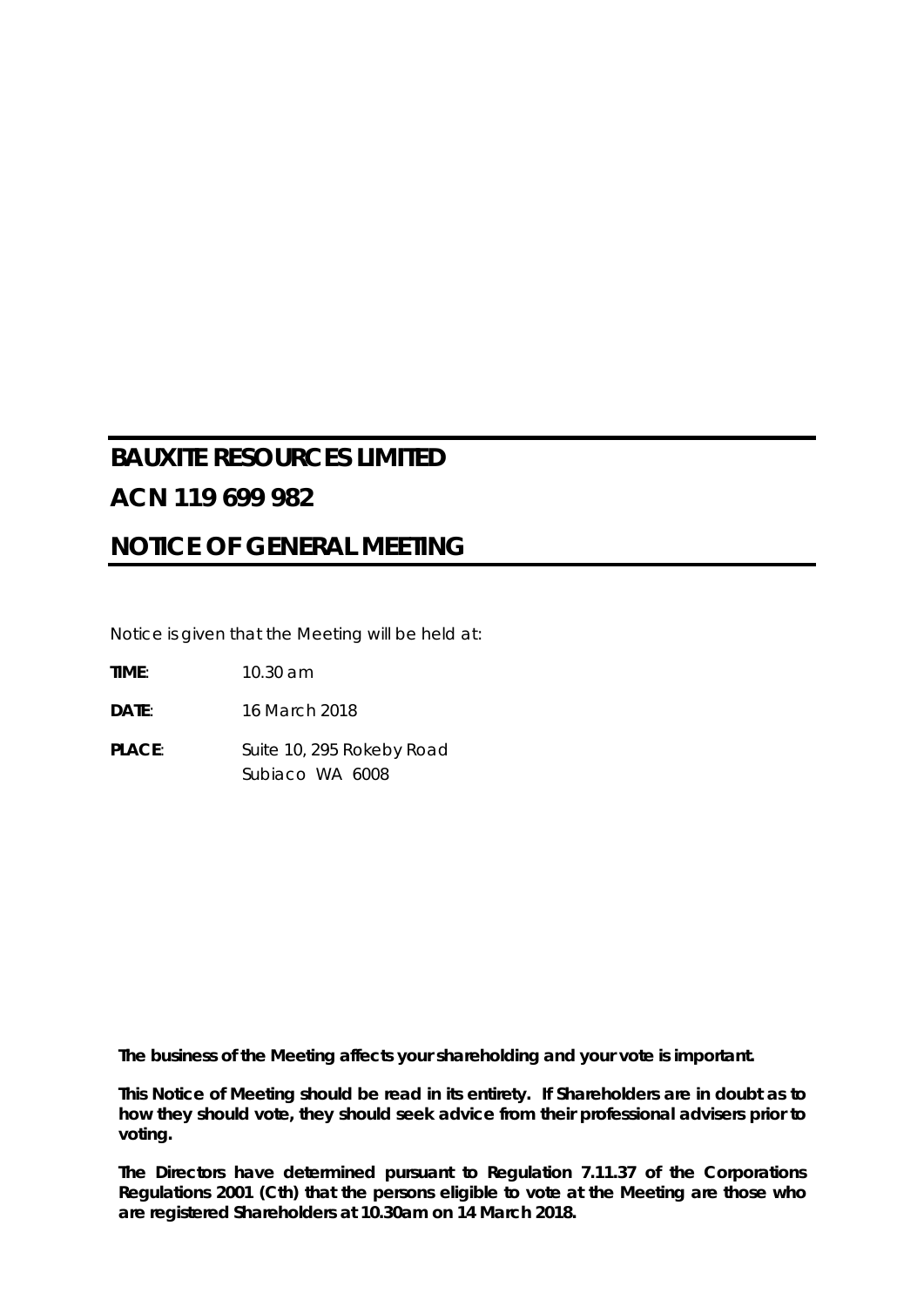# **BUSINESS OF THE MEETING**

#### **AGENDA**

#### **1. RESOLUTION 1 – AMENDMENT TO CONSTITUTION**

To consider and, if thought fit, to pass the following resolutions as **special resolutions**:

*"That the Company amend its Constitution so as to incorporate a proportional takeover approval provision that allows the members of the Company to vote on whether to approve an offer made under a proportional bid for a class of the Company's securities."*

#### **2. RESOLUTION 2 – REPLACEMENT OF CONSTITUTION**

*"That, subject to and conditional upon passing Resolution 1, for the purposes of section 136(2) of the Corporations Act and for all other purposes, approval is given for the Company to repeal its existing Constitution and*  adopt a new constitution in its place in the form as signed by the chairman *of the Meeting for identification purposes."*

#### **3. RESOLUTION 3 – PROPORTIONAL TAKEOVER APPROVAL RESOLUTION**

To consider and, if thought fit, to pass the following resolution as an **ordinary resolution**:

*"That, subject to and conditional upon the passing of Resolutions 1 or 2, and the Existing Proportional Takeover Bid being extended to a date that is not less than 14 days following the date of this Meeting, for the purposes of clause 36 of the Company's Constitution and for all other purposes, approval be given for the proportional off-market takeover bid by Mercantile OFM for 50% of the Company's Shares which Mercantile OFM and its associates do not own or control, on the terms and conditions set out in the Bidder's Statement."*

**Voting Exclusion**: No votes may be cast in favour of this Resolution by Mercantile OFM and its associates. Accordingly, the Company will disregard any votes cast on this Resolution by Mercantile OFM and any of its associates. However, the Company will not disregard a vote if it is cast by a person as proxy for a person who is entitled to vote, in accordance with the directions on the proxy form.

**Voting Entitlement:** In accordance with clause 36.1(b) of the Company's constitution, only persons who hold Shares as at 5.00pm (Perth Time) on the day on which the first offer is made under the Existing Proportional Takeover Bid by Mercantile OFM are entitled to vote on Resolution 2, being 14 December 2017. Share transfers registered after the time and date described above will be disregarded in determining entitlements to attend and vote on Resolution 2.

**Dated: 12 February 2018 By order of the Board**

tour Middle ma

**RS Middlemas Company Secretary**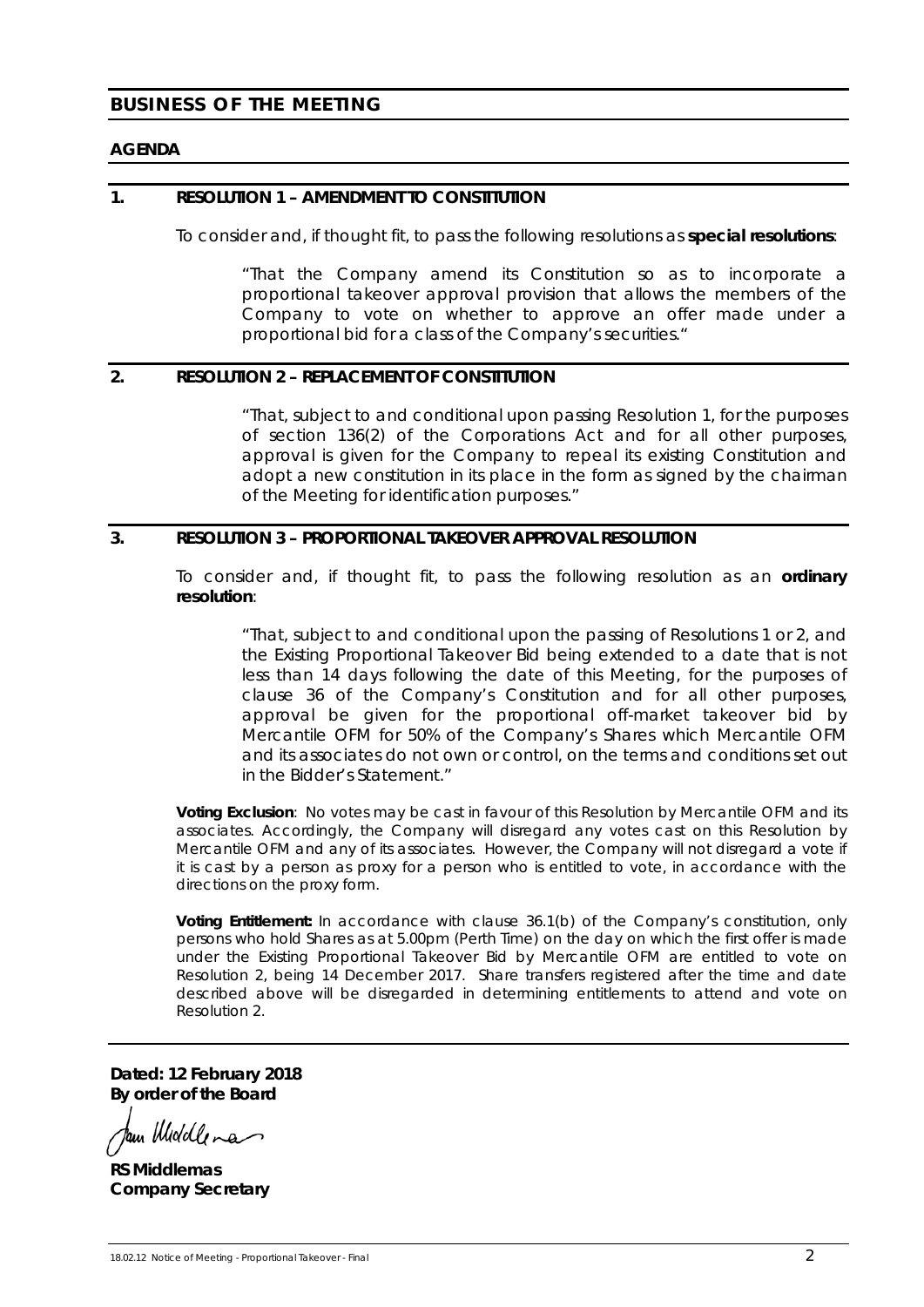#### **Voting in person**

To vote in person, attend the Meeting at the time, date and place set out above.

#### **Voting by proxy**

To vote by proxy, please complete and sign the enclosed Proxy Form and return by the time and in accordance with the instructions set out on the Proxy Form.

In accordance with section 249L of the Corporations Act, Shareholders are advised that:

- each Shareholder has a right to appoint a proxy;
- the proxy need not be a Shareholder of the Company; and
- a Shareholder who is entitled to cast 2 or more votes may appoint 2 proxies and may specify the proportion or number of votes each proxy is appointed to exercise. If the member appoints 2 proxies and the appointment does not specify the proportion or number of the member's votes, then in accordance with section 249X(3) of the Corporations Act, each proxy may exercise one-half of the votes.

Shareholders and their proxies should be aware that changes to the Corporations Act made in 2011 mean that:

- if proxy holders vote, they must cast all directed proxies as directed; and
- any directed proxies which are not voted will automatically default to the Chair, who must vote the proxies as directed.

*Should you wish to discuss the matters in this Notice of Meeting please do not hesitate to contact the Company Secretary on +61 8 9200 8200*.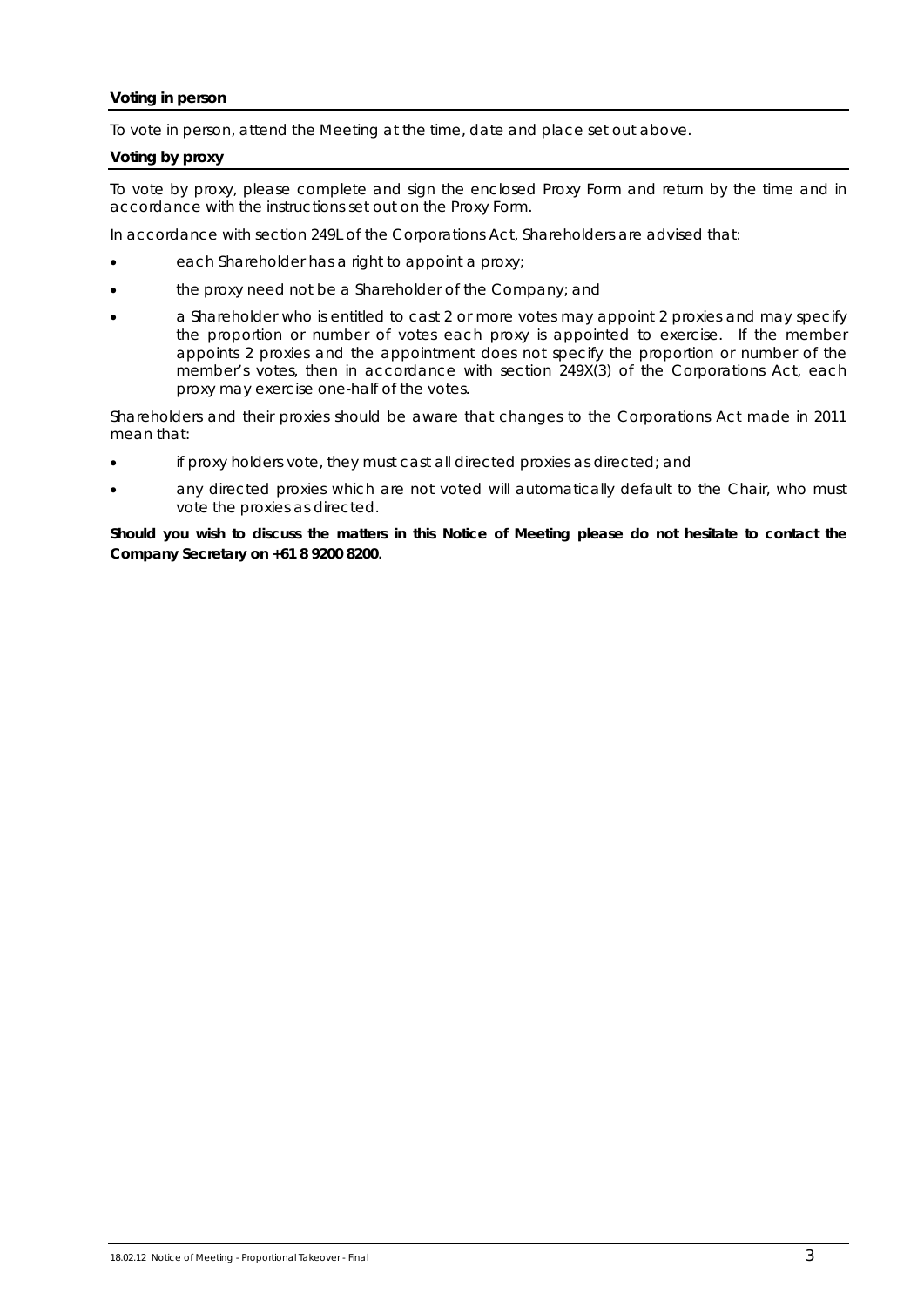# **EXPLANATORY STATEMENT**

This Explanatory Statement has been prepared to provide information which the Directors believe to be material to Shareholders in deciding whether or not to pass the Resolutions.

# **1. RESOLUTIONS 1 AND 2 – REPLACEMENT OF CONSTITUTION**

# **1.1 General**

The Company has received a notice dated 12 February 2018 (**Notice**) issued pursuant to section 249D of the Corporations Act from a Shareholder who holds more than 5% of the Company's voting Shares, requesting that the Directors call a general meeting of the Company to consider and, if thought fit, to pass resolutions in terms of Resolutions 1 and 2.

The Directors of the Company have accordingly called the General Meeting in accordance with their obligation to do so under section 249D of the Corporations Act.

A company may modify or repeal its constitution or a provision of its constitution by special resolution of Shareholders.

Resolutions 1 and 2 are special resolutions which will enable the Company to repeal its existing Constitution and adopt a new constitution (**Proposed Constitution**) which is of the type required for a listed public company limited by shares updated to ensure it reflects the current provisions of the Corporations Act and ASX Listing Rules.

If Resolution 1 is passed and Resolution 2 is not, the Company's existing Constitution will be amended to include the proportional takeovers provisions discussed below, with no other changes being made.

The Proposed Constitution will incorporate amendments to the Corporations Act and ASX Listing Rules since the current Constitution was adopted in 2007. In particular, it will incorporate amendments that contain proportional takeover approval provisions so as to specifically address the request in the Notice that the Proposed Constitution incorporate a clause that allows Shareholders to vote on whether a proportional takeover be approved.

The Directors believe that it is preferable in the circumstances to replace the existing Constitution with the Proposed Constitution rather than to amend a multitude of specific provisions.

The Proposed Constitution is broadly consistent with the provisions of the existing Constitution. Many of the proposed changes are administrative or minor in nature including but not limited to:

- updating references to bodies or legislation which have been renamed (e.g. references to the Australian Settlement and Transfer Corporation Pty Ltd, ASTC Settlement Rules and ASTC Transfer); and
- expressly providing for statutory rights by mirroring these rights in provisions of the Proposed Constitution.

Other than with respect to the proportional takeover provisions being renewed (details of which are set out in Section 1.2 below), the Directors believe these amendments are not material nor will they have any significant impact on Shareholders. It is not practicable to list all of the changes to the Constitution in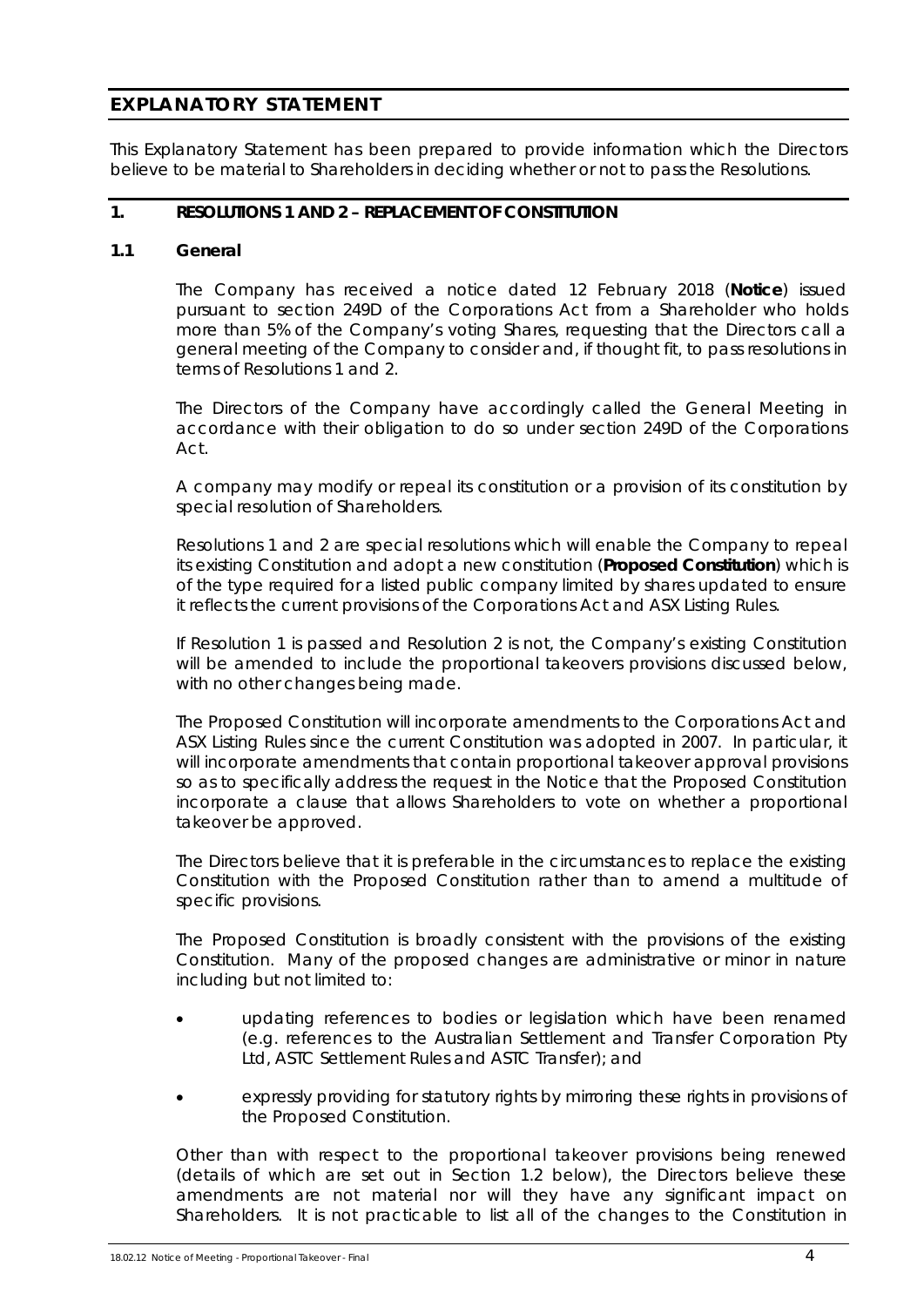detail in this Explanatory Statement, however, a summary of the proposed material changes is set out below.

A copy of the Proposed Constitution is available for review by Shareholders at the Company's website **[http://www.bauxiteresources.com.au](http://www.bauxiteresources.com.au/)** and at the office of the Company. A copy of the Proposed Constitution can also be sent to Shareholders upon request to the Company Secretary (+61 8 9200 8200). Shareholders are invited to contact the Company if they have any queries or concerns.

# **1.2 Summary of material proposed changes**

#### **Fee for registration of off market transfers (clause 8.4(c))**

On 24 January 2011, ASX amended ASX Listing Rule 8.14 with the effect that the Company may now charge a "reasonable fee" for registering paper-based transfers, sometimes referred to "off-market transfers".

Clause 8.4 of the Proposed Constitution is being made to enable the Company to charge a reasonable fee when it is required to register off-market transfers from Shareholders. The fee is intended to represent the cost incurred by the Company in upgrading its fraud detection practices specific to off-market transfers.

Before charging any fee, the Company is required to notify ASX of the fee to be charged and provide sufficient information to enable ASX to assess the reasonableness of the proposed amount.

# **Dividends (clause 22)**

Section 254T of the Corporations Act was amended effective 28 June 2010.

There is now a three-tiered test that a company will need to satisfy before paying a dividend replacing the previous test that dividends may only be paid out of profits.

The amended requirements provide that a company must not a pay a dividend unless:

- (a) the company's assets exceed its liabilities immediately before the dividend is declared and the excess is sufficient for the payment of the dividend;
- (b) the payment of the dividend is fair and reasonable to the company's shareholders as a whole; and
- (c) the payment of the dividend does not materially prejudice the company's ability to pay its creditors.

The existing Constitution reflects the former profits test and restricts the dividends to be paid only out of the profits of the Company. The Proposed Constitution is updated to reflect the new requirements of the Corporations Act. The Directors consider it appropriate to update the Constitution for this amendment to allow more flexibility in the payment of dividends in the future should the Company be in a position to pay dividends.

#### **Partial (proportional) takeover provisions (new clause 36)**

A proportional takeover bid is a takeover bid where the offer made to each shareholder is only for a proportion of that shareholder's shares.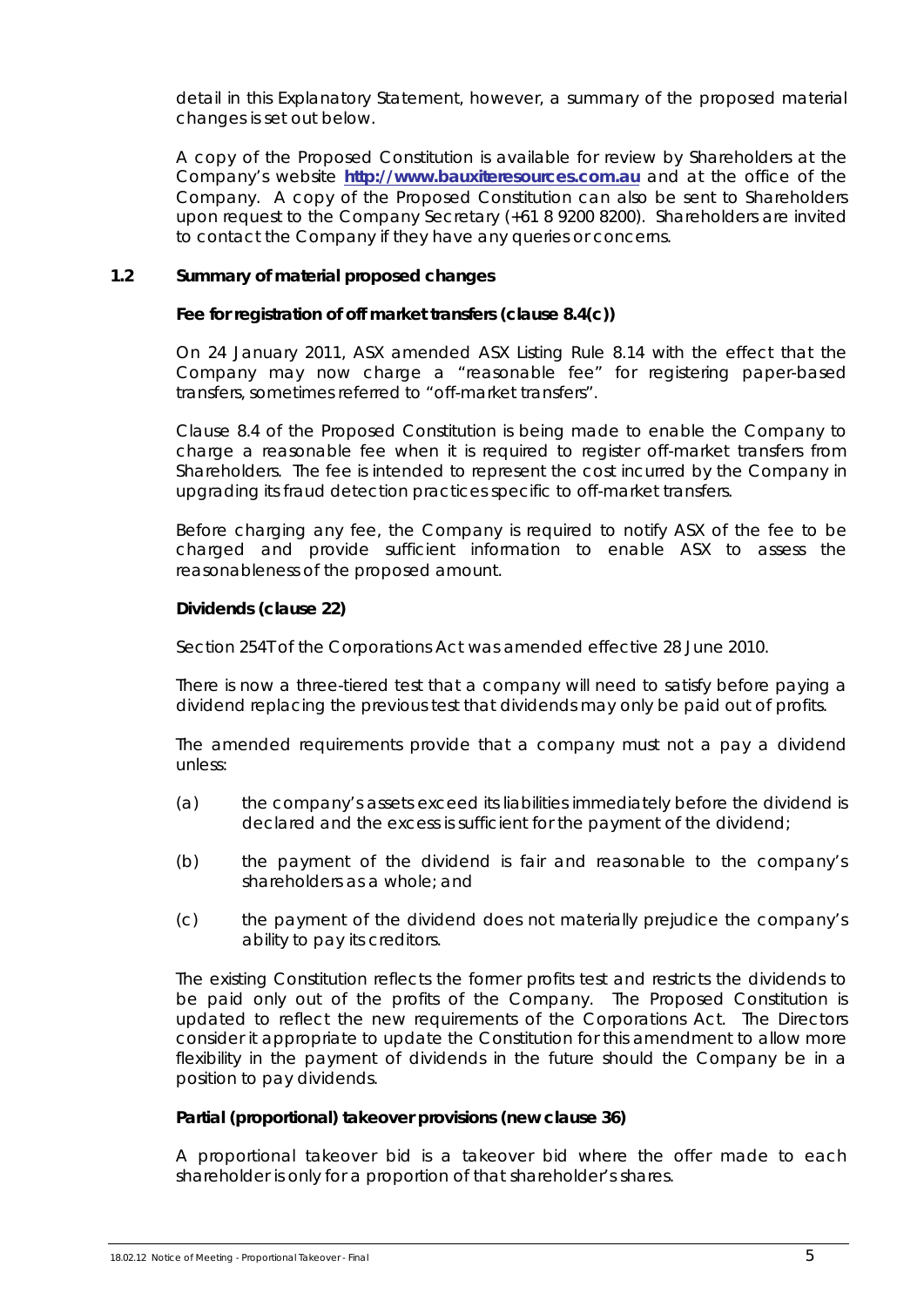Pursuant to section 648G of the Corporations Act, the Company has included in the Proposed Constitution a provision whereby a proportional takeover bid for Shares may only proceed after the bid has been approved by a meeting of Shareholders held in accordance with the terms set out in the Corporations Act.

This clause of the Proposed Constitution will cease to have effect on the third anniversary of the date of the adoption of last renewal of the clause.

#### Information required by section 648G of the Corporations Act

# *Effect of proposed proportional takeover provisions*

Where offers have been made under a proportional off-market bid in respect of a class of securities in a company, the registration of a transfer giving effect to a contract resulting from the acceptance of an offer made under such a proportional off-market bid is prohibited unless and until a resolution to approve the proportional off-market bid is passed.

# *Reasons for proportional takeover provisions*

A proportional takeover bid may result in control of the Company changing without Shareholders having the opportunity to dispose of all their Shares. By making a partial bid, a bidder can obtain practical control of the Company by acquiring less than a majority interest. Shareholders are exposed to the risk of being left as a minority in the Company and the risk of the bidder being able to acquire control of the Company without payment of an adequate control premium. These amended provisions allow Shareholders to decide whether a proportional takeover bid is acceptable in principle, and assist in ensuring that any partial bid is appropriately priced.

# *Knowledge of any acquisition proposals*

The Company is currently the subject of a proportional takeover bid (**Existing Proportional Takeover Bid**) by Mercantile OFM Pty Ltd (ACN 120 221 623) (**Mercantile OFM**), the terms of which are set out in the bidder's statement dispatched to the Company's Shareholders on 14 December 2017, as supplemented by a first supplementary bidder's statement dated 13 December 2017 and a second supplementary bidder's statement dated 25 January 2018 (together, the **Bidder's Statement**).

#### *Potential advantages and disadvantages of proportional takeover provisions*

The potential advantages of the proportional takeover provisions for Shareholders include:

- (a) the right to decide by majority vote whether an offer under a proportional takeover bid should proceed;
- (b) assisting in preventing Shareholders from being locked in as a minority;
- (c) increasing the bargaining power of Shareholders which may assist in ensuring that any proportional takeover bid is adequately priced; and
- (d) each individual Shareholder may better assess the likely outcome of the proportional takeover bid by knowing the view of the majority of Shareholders which may assist in deciding whether to accept or reject an offer under the takeover bid.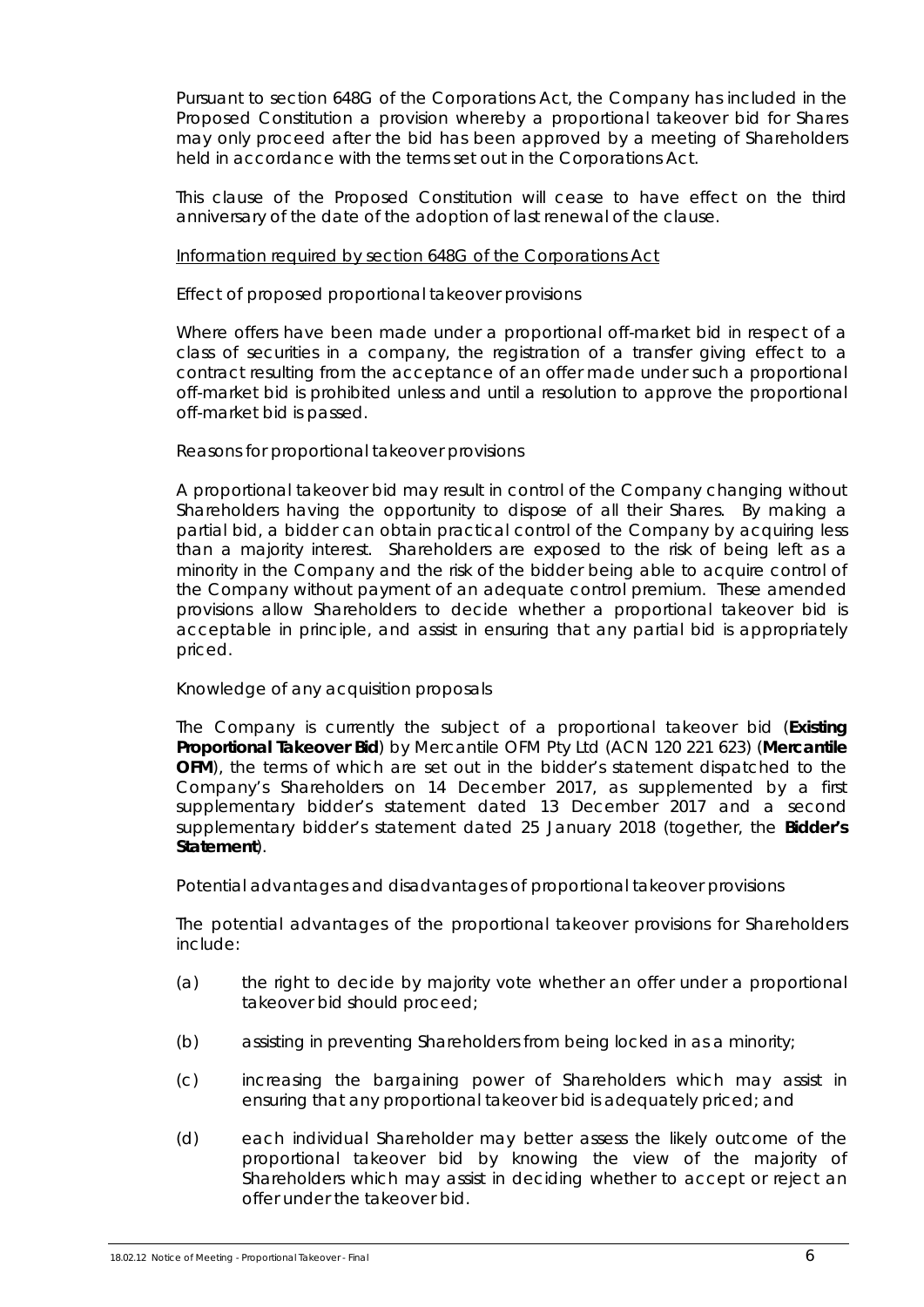The potential disadvantages of the proportional takeover provisions for Shareholders include:

- (a) the Existing Proportional Takeover Bid may not be completed;
- (b) proportional takeover bids may be discouraged;
- (b) lost opportunity to sell a portion of their Shares at a premium; and
- (c) the likelihood of a proportional takeover bid succeeding may be reduced.

# **2. RESOLUTION 3 – PROPORTIONAL TAKEOVER APPROVAL RESOLUTION**

#### **2.1 Background**

The Company is seeking Shareholder approval following receipt of the Notice from a substantial Shareholder under Resolutions 1 and 2 for the adoption of the Proposed Constitution, which contains provisions requiring that Shareholders approval a proportional takeover bid. A summary of these provisions is set out in Section 1.2 above.

The Company is currently the subject of the Existing Proportional Takeover Bid by Mercantile OFM, the terms of which are set out in the Bidder's Statement.

If Resolutions 1 and 2 are passed, the Company's Proposed Constitution requires that a proportional takeover bid be approved by the Company's Shareholders (other than the bidder and its associates) in order to proceed (**Proportional Bid Resolution**).

Under clause 36 of the Proposed Constitution to be adopted under Resolution 1, where takeover offers have been made under a proportional off-market bid, the Directors are to ensure that a prescribed resolution to approve the proportional offmarket bid is voted on in accordance with this clause 36 before the 14th day before the last day of the bid period for the proportional off-market bid (the **Resolution Deadline**). As this Meeting will be held after the Resolution Deadline, being 14 February 2018, a vote against the Proportional Bid Resolution will be binding only if the Existing Proportional Takeover Bid is extended to a date that is greater than 14 days following the date of this Meeting.

If the Existing Proportional Takeover Bid is extended in the manner set out in the paragraph above and the Proportional Bid Resolution is not passed, then no transfers can be registered under the Existing Proportional Takeover Bid and so Mercantile OFM will not be able to acquire any Shares under the Existing Proportional Takeover Bid.

The main reason for including the proportional takeover provisions in the Company's Constitution is that a proportional takeover bid may result in control of the Company changing without Shareholders having the opportunity to dispose of all their Shares. By making a partial bid, a bidder can obtain practical control of the Company by acquiring less than a majority interest. Shareholders are exposed to the risk of being left as a minority in the Company and the risk of the bidder being able to acquire control of the Company without payment of an adequate control premium. The proportional takeover provisions allow Shareholders to decide whether a proportional takeover bid is acceptable in principle, and assist in ensuring that any partial bid is appropriately priced.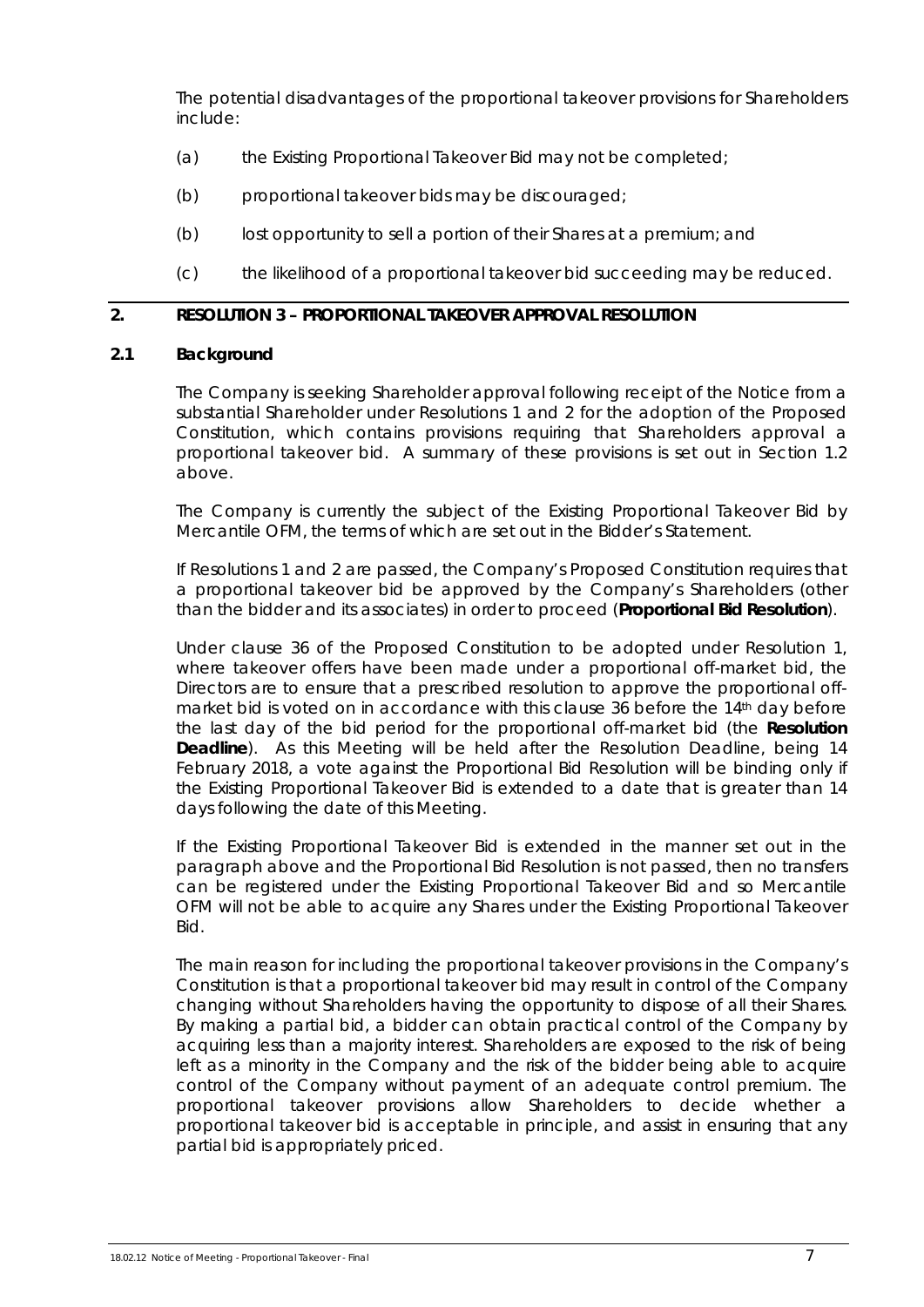# **2.2 Board Recommendation**

The Directors unanimously recommend that Shareholders vote **AGAINST** the Proportional Bid Resolution.

The Board considers that the Existing Proportional Takeover Bid is an opportunistic attempt to gain control of your Company and its cash assets. Reasons for the Board's recommendation are set out in the supplementary target's statement issued by the Company on 2 February 2018 (**Supplementary Target's Statement**).

While your Board recommends that you vote against the Proportional Bid Resolution, you may wish to consider voting in favour of the Resolution because:

- (a) **Partial liquidity event:** Individual Shareholders holding larger parcels of Shares may conclude that, in light of their own financial circumstances, the partial liquidity event offered by the Proportional Bid may allow them to exit a portion of their shareholding in the Company (which may not otherwise be available).
- (b) **Risk profile of the Company:** An investment in the Company is subject to a number of risks due to the nature of the specific industry in which the Company is engaged as well as macroeconomic factors more generally. While your Board and management believe they have the skills to manage these risks if and when they arise, there is no guarantee that the Company will generate a return which is greater than the immediate return offered under the Existing Proportional Takeover Bid.
- (c) **Independent Expert's Report:** The independent expert's report contained in the Supplementary Target's Statement contains an opinion that the independent expert, BDO Corporate Finance (WA) Pty Ltd considers that the Existing Proportional Takeover Bid is **fair and reasonable** to Shareholders that are not associated with Mercantile OFM.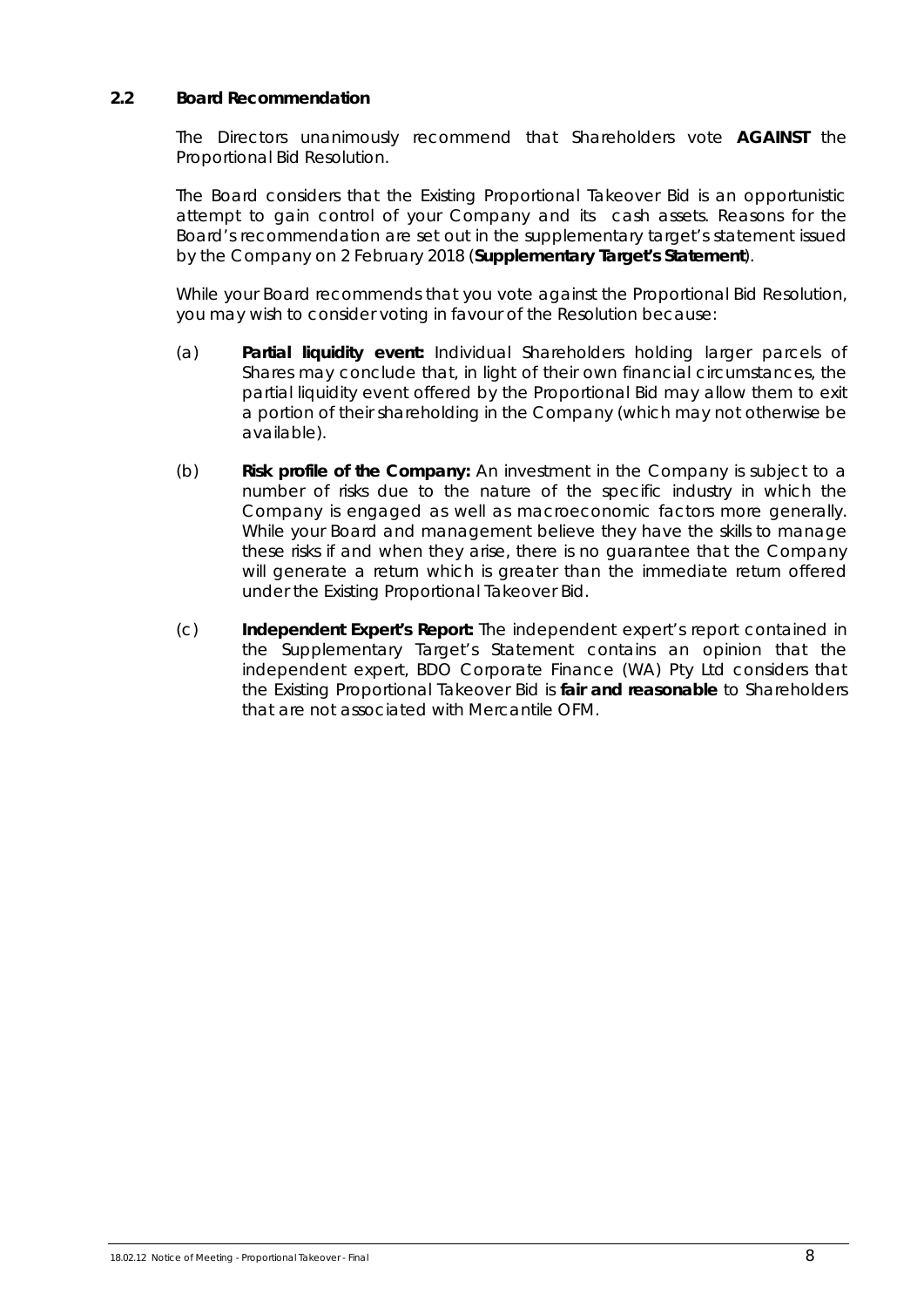# **GLOSSARY**

**\$** means Australian dollars.

**ASX** means ASX Limited (ACN 008 624 691) or the financial market operated by ASX Limited, as the context requires.

**ASX Listing Rules** means the Listing Rules of ASX.

**Bidder's Statement** has the meaning set out in Section 1.2.

**Board** means the current board of directors of the Company.

**Business Day** means Monday to Friday inclusive, except New Year's Day, Good Friday, Easter Monday, Christmas Day, Boxing Day, and any other day that ASX declares is not a business day.

**Chair** means the chair of the Meeting.

**Company** means Bauxite Resources Limited (ACN 119 699 982).

**Constitution** means the Company's constitution.

**Corporations Act** means the *Corporations Act 2001* (Cth).

**Directors** means the current directors of the Company.

**Existing Proprotional Takeover Bid** has the meaning set out in Section 1.2.

**Explanatory Statement** means the explanatory statement accompanying the Notice.

**General Meeting** or **Meeting** means the meeting convened by the Notice.

**Mercantile OFM** has the meaning set out in Section 1.2.

**Notice** or **Notice of Meeting** means this notice of meeting including the Explanatory Statement and the Proxy Form.

**Proxy Form** means the proxy form accompanying the Notice.

**Proposed Constituion** has the meaning set out in Section 1.1**.**

**Resolutions** means the resolutions set out in the Notice, or any one of them, as the context requires.

**Section** means a section of the Explanatory Statement.

**Share** means a fully paid ordinary share in the capital of the Company.

**Shareholder** means a registered holder of a Share.

**WST** means Western Standard Time as observed in Perth, Western Australia.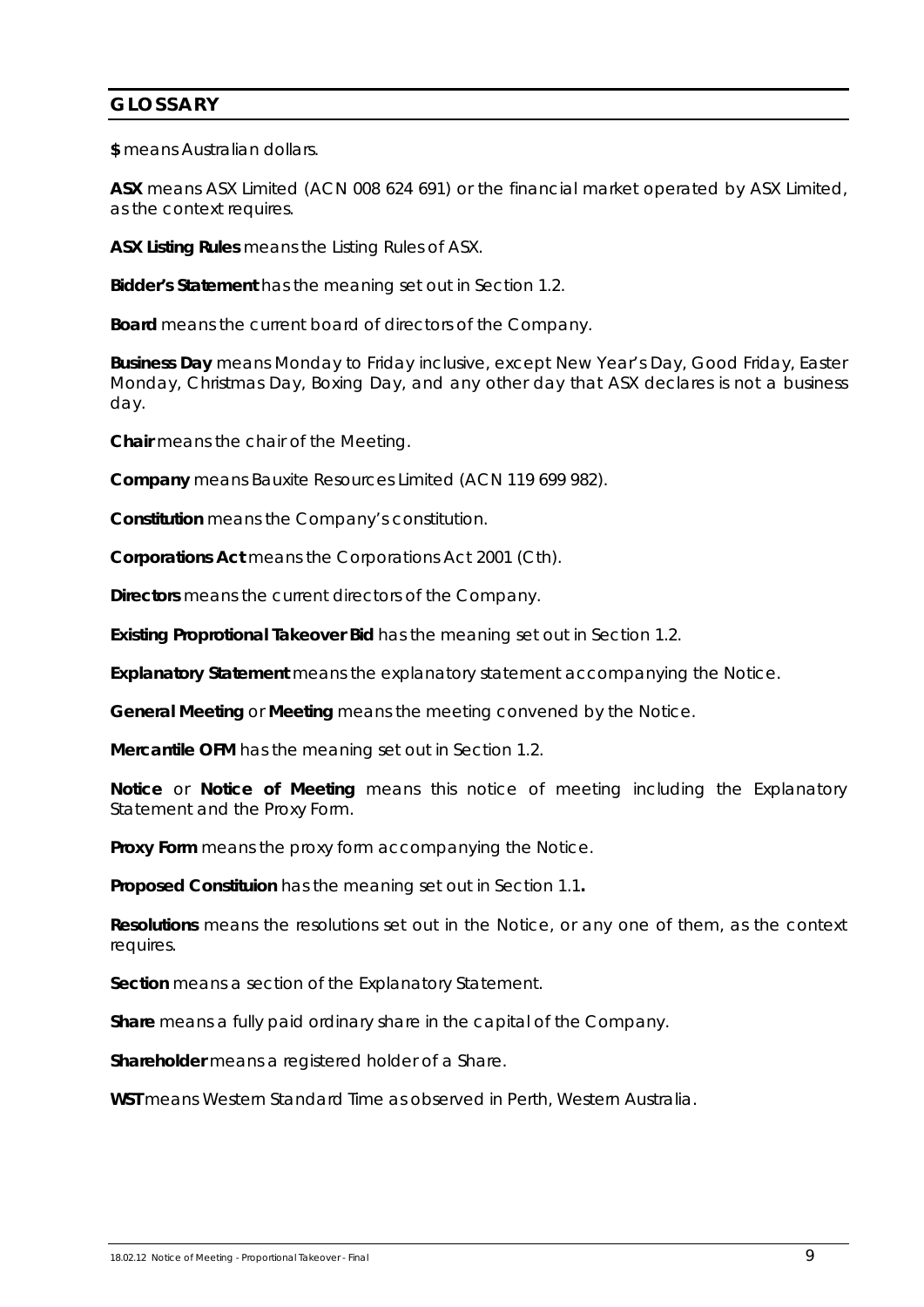#### **PROXY FORM**

#### **PROXY FORM**

#### **BAUXITE RESOURCES LIMITED ACN 119 699 982**

#### **GENERAL MEETING**

| I/We                                                                            |                                           |  |  |  |  |
|---------------------------------------------------------------------------------|-------------------------------------------|--|--|--|--|
| Of:                                                                             |                                           |  |  |  |  |
| being a Shareholder entitled to attend and vote at the Meeting, hereby appoint: |                                           |  |  |  |  |
| Name:                                                                           |                                           |  |  |  |  |
| OR:                                                                             | the Chair of the Meeting as my/our proxy. |  |  |  |  |

or failing the person so named or, if no person is named, the Chair, or the Chair's nominee, to vote in accordance with the following directions, or, if no directions have been given, and subject to the relevant laws as the proxy sees fit, at the Meeting to be held at Suite 10, 295 Rokeby Road, Subiaco, WA, 6005, on 16 March 2018 at 10.30am, and at any adjournment thereof.

#### **CHAIR'S VOTING INTENTION IN RELATION TO UNDIRECTED PROXIES**

**The Chair intends to vote undirected proxies in favour of Resolution 1 (Replacement of Constitution) but against Resolution 2 (Proportional Takeover Approval Resolution). In exceptional circumstances the Chair may change his/her voting intention on any Resolution. In the event this occurs an ASX announcement will be made immediately disclosing the reasons for the change.**

|              | Voting on business of the Meeting         | <b>FOR</b> | <b>AGAINST</b> | <b>ABSTAIN</b> |
|--------------|-------------------------------------------|------------|----------------|----------------|
| Resolution 1 | Amendment to Constitution                 |            |                |                |
| Resolution 2 | Replacement of Constitution               |            |                |                |
| Resolution 2 | Proportional Takeover Approval Resolution |            |                |                |

**Please note**: If you mark the abstain box for a particular Resolution, you are directing your proxy not to vote on that Resolution on a show of hands or on a poll and your votes will not be counted in computing the required majority on a poll.

| If two proxies are being appointed, the proportion of voting rights this proxy represents is: |                 | %                                                                                        |  |  |
|-----------------------------------------------------------------------------------------------|-----------------|------------------------------------------------------------------------------------------|--|--|
| Signature of Shareholder(s):                                                                  |                 |                                                                                          |  |  |
| Individual or Shareholder 1                                                                   | Shareholder 2   | Shareholder 3                                                                            |  |  |
|                                                                                               |                 |                                                                                          |  |  |
| Sole Director/Company Secretary                                                               | <b>Director</b> | Director/Company Secretary                                                               |  |  |
| Date:                                                                                         |                 |                                                                                          |  |  |
| Contact name:                                                                                 |                 | Contact ph (daytime):                                                                    |  |  |
| E-mail address:                                                                               |                 | Consent for contact by e-mail<br>in relation to this Proxy Form:<br>YES $\Box$ NO $\Box$ |  |  |